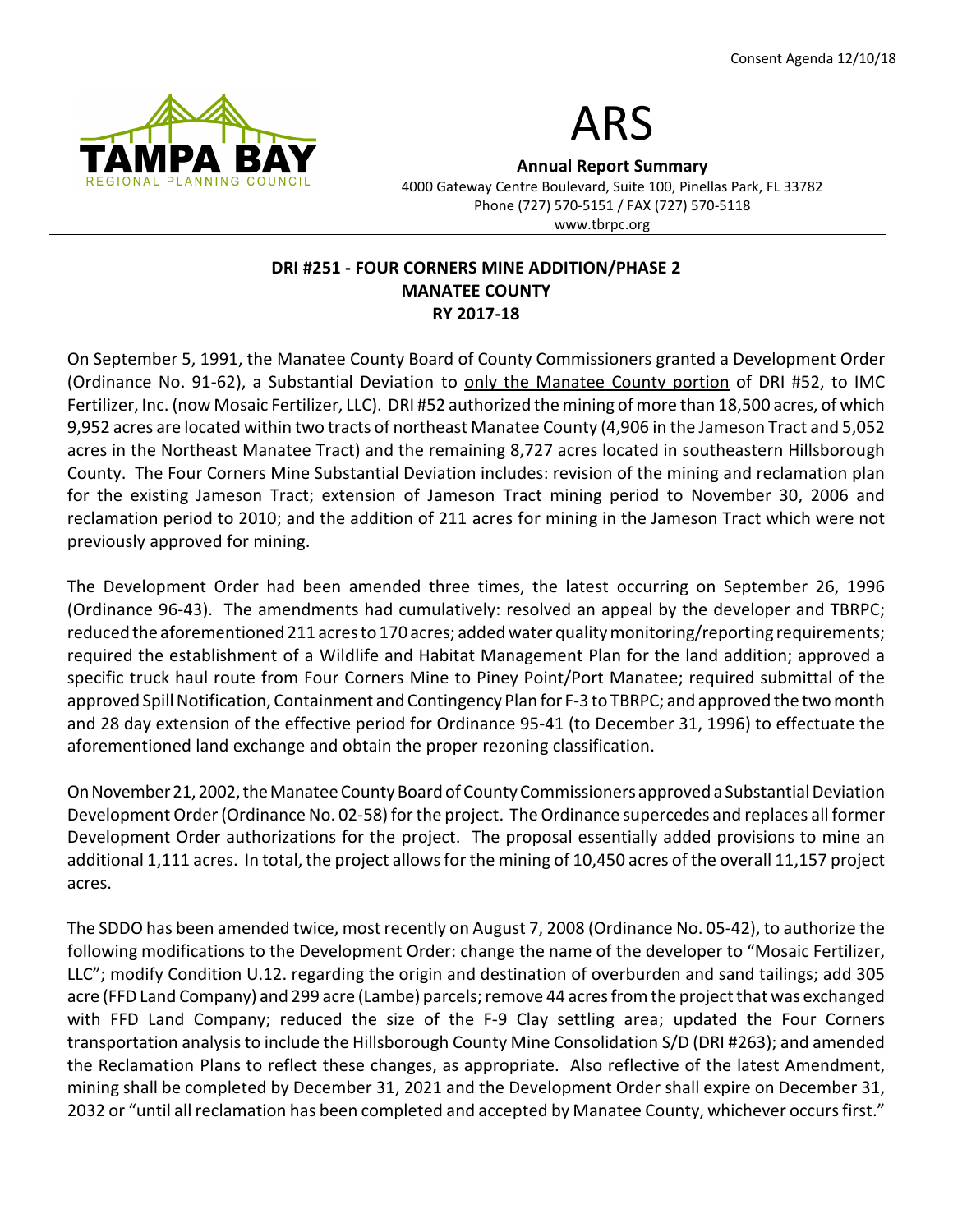With the intention of adding an additional 271.8 acres to the project and other Development Order language modifications, the Developer initiated the Substantial Deviation DRI process with the conduct of a Preapplication Conference by the Tampa Bay Regional Planning Council on April 27, 2009. The proposal was also referred to as "G&D Farms." Submittal of the Substantial Deviation ADA followed on July 19, 2010. However, prior to concluding the development review and approval process under the DRI program, the Applicant rescinded/withdrew the proposal on account of 2011 legislation (i.e. HB 7207) which authorized mining to be exempt from the DRI process and enabled pending applications to be withdrawn without consequence.

# PROJECT STATUS

Development this Reporting Year: 107 acres were mined within the Jameson Tract and 22 acres within the Northeast Tract. No further acreage was disturbed during the reporting year. In addition, 61 acres were graded during the reporting period, all within the Northeast Tract.

**Cumulative Development:** a total of 7,934 acres have been mined to date (3,254 within the Jameson Tract/ 4,680 within Northeast Tract) and 2,428 additional acres have been distributed (1,267 within the Jameson Tract/1,161 within Northeast Tract). In terms of reclamation activities, 5,598 acres have been graded (2,031 within the Jameson Tract/3,567 within Northeast Tract), 4,525 acres have been cumulatively "Grassed/ mulched" (2,031 within the Jameson Tract/2,494 within Northeast Tract), tree plantings have occurred on a total of 1,947 acres (896 within the Jameson Tract/1,051 within Northeast Tract), a total of 4,629 acres have been determined to be "Effectively Complete" (2,031 within the Jameson Tract/2,598 within Northeast Tract), and 489 acres have been released by Manatee County (410 within the Jameson Tract/79 within Northeast Tract). The acreages associated with reclamation activities characterized above appear to have fluctuated over the past three years as various areas have been re-introduced to mining activities.

**Projected Development:** It is projected that 160 acres will be mined within the Northeast Tract and mining activities will resume within the Jameson Tract with 13 acres projected to be mined.

## SUMMARY OF DEVELOPMENT ORDER CONDITIONS

- 1. The Developer has identified that all required monitoring programs continue to be instituted with results provided to the appropriate agencies. The following have been provided on a CD attached to the RY 2017-18 Annual Report: Posted Financial Responsibility (Exhibit D); Third-Party Engineering Reclamation Bonding Calculation (Exhibit E); Environmental Monitoring (Exhibit F); Annual Dam Inspection Report (Exhibit G); Hurricane Procedures & Dam Contingency Plan (Exhibit H); and Various Other Reports/Monitoring (Exhibit I) - 2017-18 Wetland Mitigation Reports, Traffic Report, Wildlife Reports, and Other Reports/Articles.
- 2. Wildlife and Habitat Management Plans were previously approved for the (prior) "170 Acre Addition" and the "Land Exchange Area" in accordance with Conditions F.(3) & F.(5).
- 3. The Developer has provided the a.m. peak-hour and average daily traffic counts at the project entrance in order to verify that the projected number of external trips for the project has not been exceeded, as stipulated in Condition I.(2). The results of the monitoring event conducted on July 18, 2018 revealed that the project was generating 1,805 of the approved 2,976 daily trips (60.65%) and 211 of the approved 256 AM Peak hour trips (82.42%). It was recognized that the highest AM Peak hour actually occurred during the 6:00 - 7:00 AM time slot.